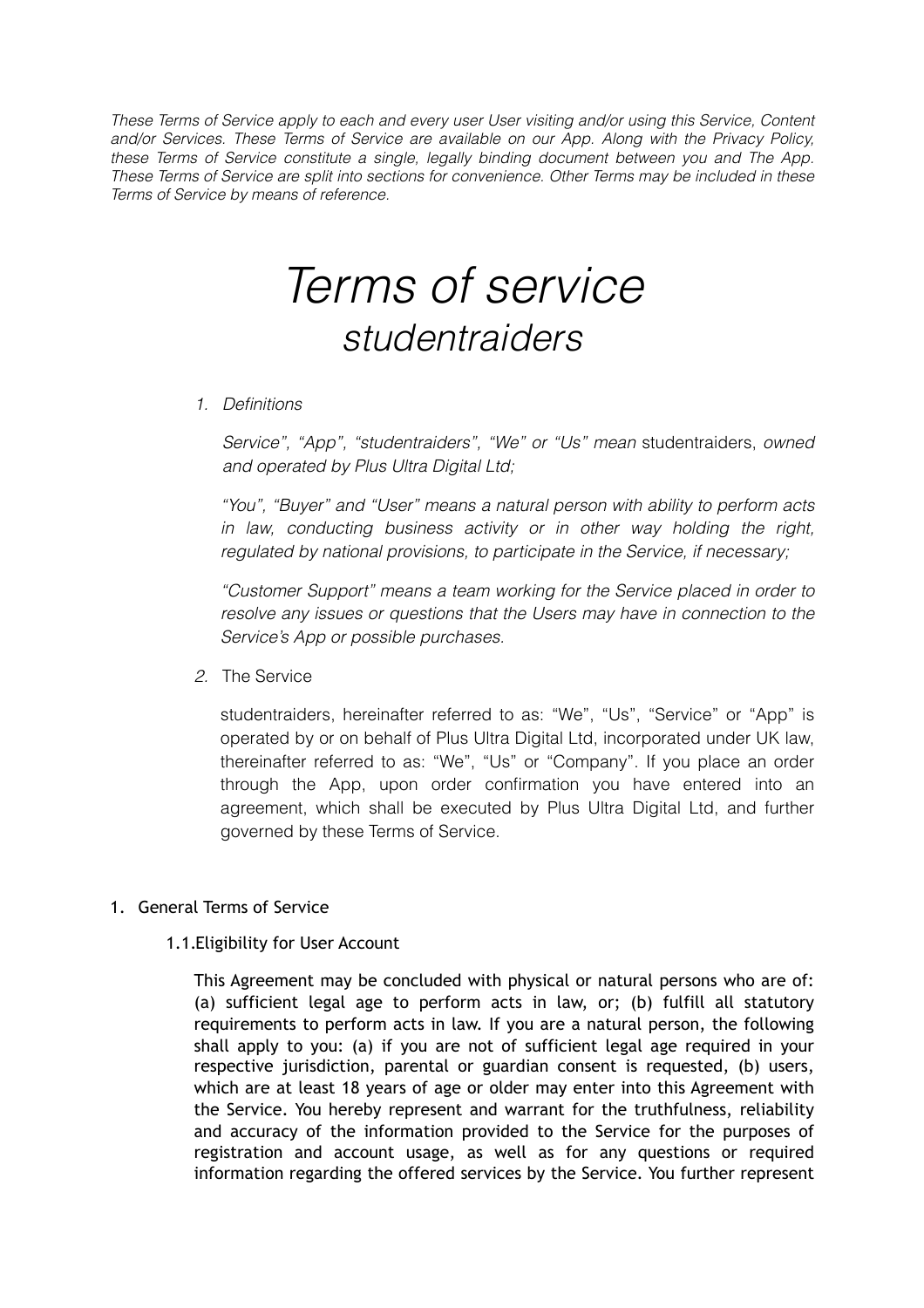that you are from sufficient legal age and capacity, at least 18 years of age and competent to enter into this agreement.

1.2.Registration and User Account

For the purposes of registration, some personal information may be required from you. Please note that without a registered Account, some features of our Service may not be available to you. In order to register with the service, some personal information (not excluding) name, surname, date of birth, residential address, city/state, gender and e-mail address may be required from you. The Service further offers registration of the User's Account via certain social networks (ex. Facebook, Twitter etc.), in which case personal information shall be linked the User's respective social network account, with the User's permission. Please note that the registration of your User Account. Users agree that the Service may not be able to register a new User Account in the case that the User's social media account violates the respective third-party App's Terms of Service, Usage and Privacy Policies. The Service may also terminate the User's User Account in the case that the User's social media account has been terminated, for whatever reason.

1.3.Access to certain features

Users should be aware that some functionalities of the Service are reserved for registered Users only. You agree that all information provided to the Service is true, accurate, complete and up to date. You shall not register under the name of, or attempt to enter the User Account of another person, and you will not adopt a username found obscene, profane or offensive in other ways. The Service's discretional rights under Section 4 of this Agreement apply to choices of usernames.

- 2. Usage Guidelines
	- 2.1.General Code of Conduct

Users shall access the Service or the services provided via the App for the purpose for which such features or services are available to Users. The Service may, in sole discretion, limit access or prohibit certain activities on the Service's App. You shall not engage in any activity materially violating this Agreement's provisions. Such activities include (without limitation):

- Criminal, edictal or tortious activity, including fraud, trafficking in obscene material, drug dealing, gambling, harassment, stalking, spamming, copyright infringement, patent infringement, or theft of trade secrets.
- Advertising to, or solicitation of, any user to buy or sell any products or services, except with the express written approval of studentraiders;
- Transmitting chain letters or junk email to other users;
- Using any information obtained from the service in order to contact, advertise to, solicit or sell any products or services to any user without their prior explicit consent;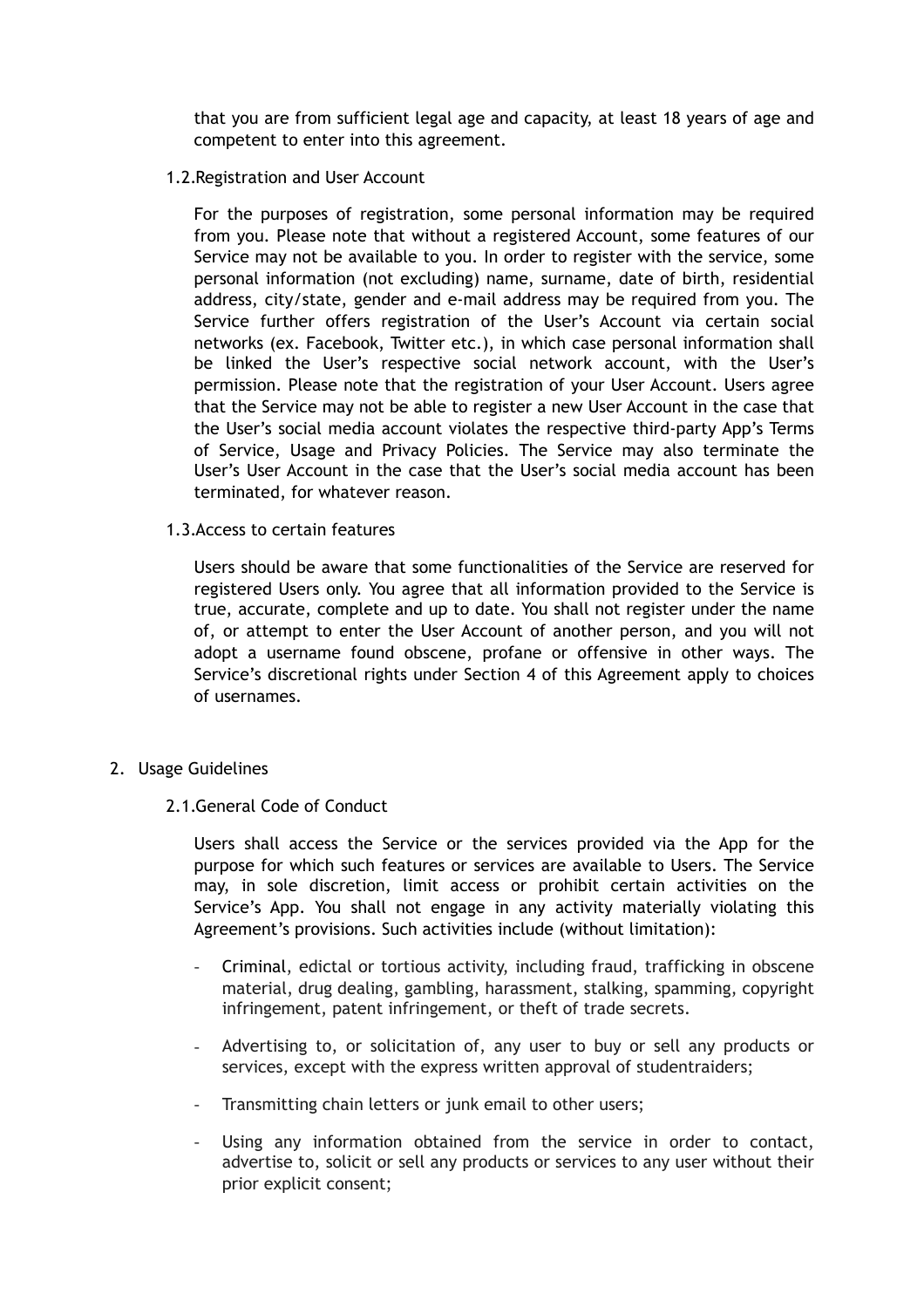- Engaging in any automated use of the Service, such as using scripts to send comments or messages;
- Interfering with, disrupting or creating an undue burden on the service or the networks or services connected to the Service;
- Attempting to impersonate another user or person.
- Using the user ID or account of another user;
- Using any information obtained from the Service in order to harass, abuse or harm another person;
- Accepting payment of anything of value from a third person in exchange for your performance of any commercial activity on or through the Service on behalf of that person;
- Using the Service in a manner inconsistent with any and all applicable laws and regulations;
- Activities which are harmful, abusive, unlawful, threatening, harassing, blasphemous, immoral, defamatory, obscene, pornographic, pedophilic, libelous, invasive of another's privacy or other rights, hateful, or racially, ethnically objectionable, disparaging, relating or encouraging money laundering or illegal gambling or harms or could harm minors in any way or otherwise unlawful in any manner whatsoever;
- Any activity which harasses, degrades, intimidates or is hateful towards any individual or group of individuals on the basis of religion, gender, sexual orientation, race, ethnicity, age, or disability;
- Any activity which violates any applicable equal employment laws, including but not limited to those prohibiting the stating, in any advertisement for employment, a preference or requirement based on race, color, religion, sex, national origin, age, or disability of the applicant;
- Any activity which includes personal or identifying information about another person without that person's explicit consent;
- Any activity which impersonates any person or entity, including, but not limited to, an studentraiders employee, or falsely states or otherwise misrepresents an affiliation with a person or entity;
- Any activity which deceives or misleads the addressee about the origin of such messages or communicates any information which is grossly offensive or menacing in nature;
- Make unsolicited contact towards third parties for both commercial and noncommercial purposes
- Use any software providing automated means of duplication or other malicious code, without limitation to: spiders, robots, crawlers, data mining tools, or the like to download or scrape data from the Service, except for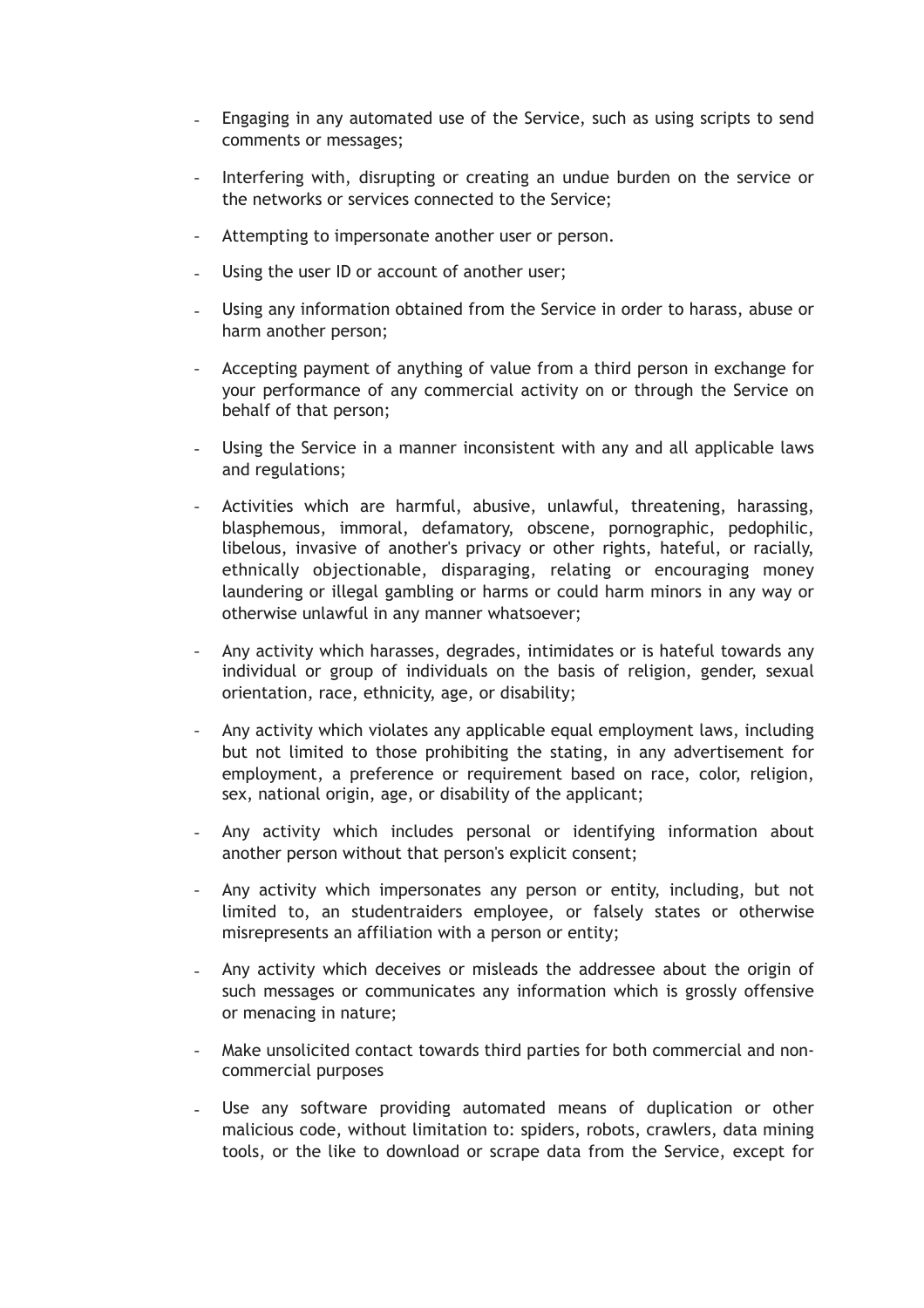internet search engines and non-commercial public archives that comply with our robots.txt file; and

Attempt to gain or gain unauthorized access to computer systems owned or controlled by studentraiders or engage in any activity that disrupts, diminishes the quality of, interferes with the performance of, or impairs the functionality of, the Platform.

# 2.2.Reserved Rights in cases of Infringement

The App reserves the right to terminate or suspend User's access to the App and available software, if, under appropriate circumstances, the User's behavior has been deemed a material violation of the provisions stated in this Agreement. The App reserves all rights to deem any User Submission inappropriate even if in compliance with these provisions. The App further reserves not all discretional rights under this subsection when dealing with specific breaches included in this Agreement, if the User's behavior on the App causes a nuisance towards other Users or affected third parties. The App reserves the right to excursive discretional rights under this subsection in cases of profanity, obscenity or other inappropriate behavior under the current moral and legal standards. discretional rights of the App are as follows: (a) Suspension or Termination of Your User Account with or without previous notification; (b) Temporary or permanent bans from Our Apps with or without previous notification; (c) other methods our staff/administrators see fit. The App, in dealing with specific breaches of these provisions, does exclude bringing up civil and/or penal legal action against an individual or group, whom or which have taken part in this type of behavior. Note that the Service may disclose your personal information in the necessary range under applicable law in connection with any current or future legal proceedings in order to constitute or defend its respective rights or in case The App needs to comply with the demands (namely formal requests) of appropriate State authorities.

3. Subscription and Purchase Terms

## 3.1.Orders

Upon selecting the appropriate product, its specifications and quantity, you shall be directed to the Checkout section including information regarding the order you are about to place. Please note that the Checkout section contains further instructions on selecting the appropriate shipping method and selecting the preferred payment protocol.

## 3.2.Payment Gateway

Upon Checkout, you will be requested to choose a preferred payment protocol. Upon selecting your preferred method of payment, you shall be prompted to a secure server in order to enter the appropriate billing information in order to process your payment. Upon payment processing, the Company shall ship the order in accordance to the preferred method of shipment. All prices included on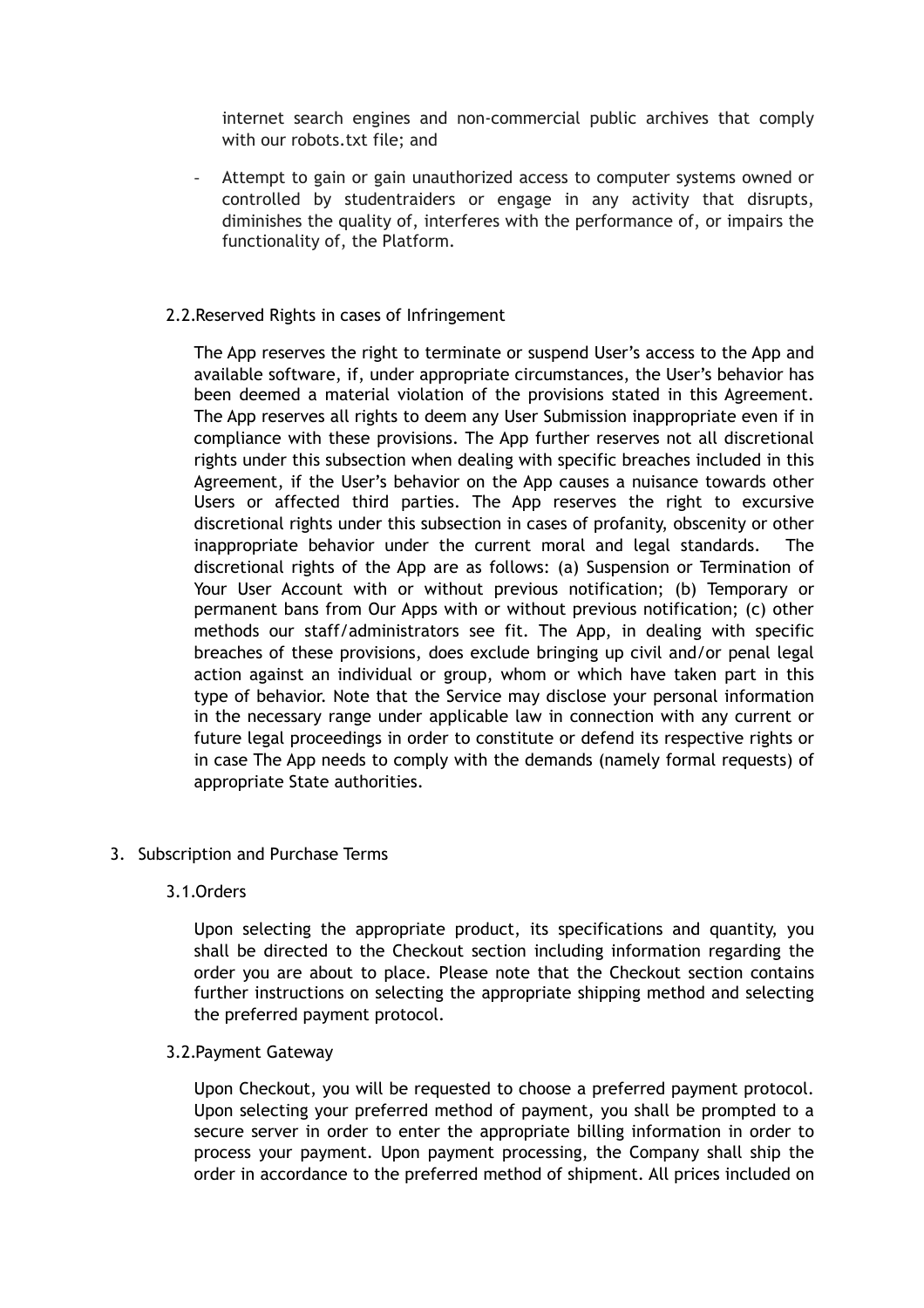the App contain VAT. Please note that upon ordering items, each order shall be billed separately.

3.3.Cancellations

Sales are final with no cancellations of any orders being possible. Buyers shall have the right to Returns and Refunds in cases specified by the Return, Refund and Shipping Policy available on our App.

3.4.Refunds

The Service will offer replacements for defective products subject to warranties and/or representations provided by the product manufacturer. Buyers shall have the right to Returns and Refunds in cases specified by the Return, Refund and Shipping Policy available on our App.

#### 4. Copyright and Trademark Policy

The App, its logo, any products, services, names or slogans contained within the App, corporate correspondence or any other space distinguishing the Service are registered trademarks of the Company, and may not be copied, used or imitated, in whole or partially, without express written consent of the trademark or other intellectual property or copyright holder. Other trademarks, company names, logos or other intellectual property rights appearing on the service are the property of their respective owners or holders. Reference to any products, services, processes or other information, by trade name, trademark, manufacturer, supplier or otherwise, does not constitute or imply endorsement, sponsorship, or recommendation thereof by us, or vice versa. The Service, its affiliates, suppliers, licensors and licensees own all right, title and interest, without exclusion to intellectual property rights appearing on the Service, corporate correspondence or any other space distinguishing the Service or its affiliates, suppliers, licensors and licensees.

#### 5. User Submissions

#### 5.1.Submissions

For the purposes of this Agreement, a User Submission is any form of digital communication not excluding: comments, blog posts, multimedia files, GIFs, videos, photos or voice memos submitted by the User to the App. Upon uploading a User Submission, the Uploading User represents and warrants that the User Submission is: (a) free of any legal deficit(s) or claims from any affected third parties, (b) the uploading User has all appropriate authorizations towards the user submission, in its tangible or intangible form, where appropriate. Without prejudice o penal or civil liability, any breach of the provisions stated forth in this Section may be grounds for exercising the reserved discretional rights the Service has reserved towards the respective User. By sharing any User submissions on the App, the User hereby declares that: (a) the User is the author or holder of rights to share this User Submissions, and (b) if the User is not an author of the User Submissions has all rights or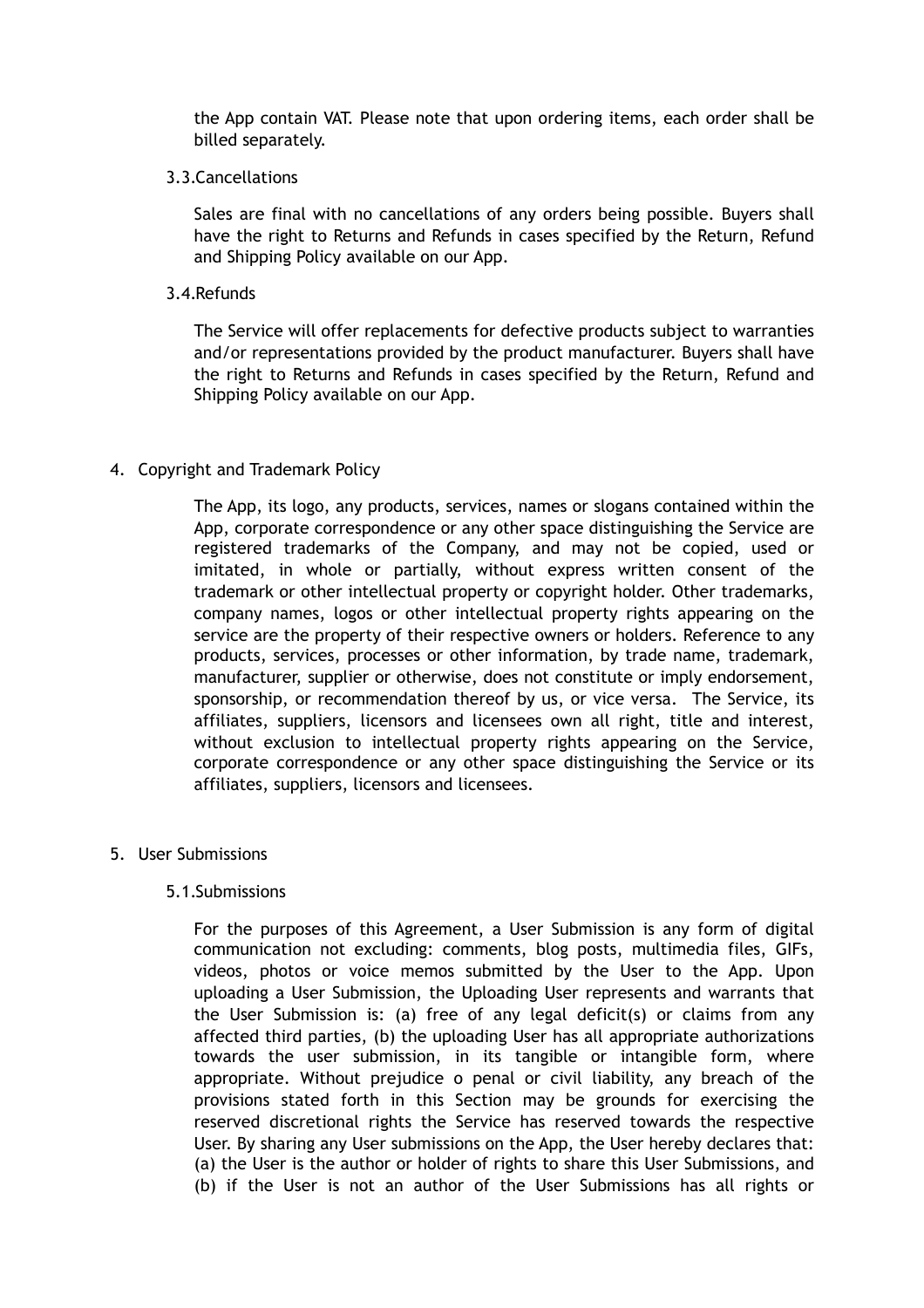approvals that originate from a viable legal source; (c) The User hereby agrees that the User Submission may be further shared and/or uploaded in its original or derivative form by the App.

5.2.Unsolicited Ideas

Without prejudice to reserved discretional rights under specific circumstances of material breaches to this Agreement's provisions as explained above, the App believes in the plurality of opinion and the freedom of expression. Content uploaded by Users and other parties not connecter or associated with the Company are their respective personal opinion. The App does not endorse any opinion, idea or concept arising out of User Submissions submitted on the App. The App disclaims any association with any User or User Submission, as the App is operating on an open World Wide Web. If you have any concerns regarding obscene, profane or inappropriate User Submissions, please contact us.

## 6. Third-Party Services

## 6.1.Third Party Services and Linked Services

The Users may upon using the App find links or third party Services or Applications, which are governed by a separate set of Terms and Conditions than the Service. Please be careful and make sure to inform yourself about the applicable Terms and Conditions of the Third Party Services prior to entering into agreement with them. Usage of third Party Services is at your sole risk and responsibility. studentraiders does not have any obligation to examine or scan third party applications, for any purpose, and is not responsible for the accuracy, completeness, appropriateness or legality of any third party applications. The fact that a third party application is available via any online platform or otherwise is not an endorsement, authorization or representation of studentraiders's affiliation with any third party, nor is it an endorsement of such third party application and you hereby waive, any legal or equitable rights or remedies you have or may have against studentraiders with respect thereto.

## 7. No Spam Policy

7.1.Please refrain from sending unsolicited marketing or commercial communications towards the Service by either automated or non-automated means under: (a) penalty of applicable law provisions, and/or (b) discretional rights under section 4 of this Agreement being used against you.

#### 8. Other Contract Provisions

## 8.1.Limitation on Liability

You hereby agree to indemnify and hold the Service, it's owner Company, Representatives and Partners harmless from and against any loss, cost, damage and expense, including but not limited to: attorneys' fees and court costs,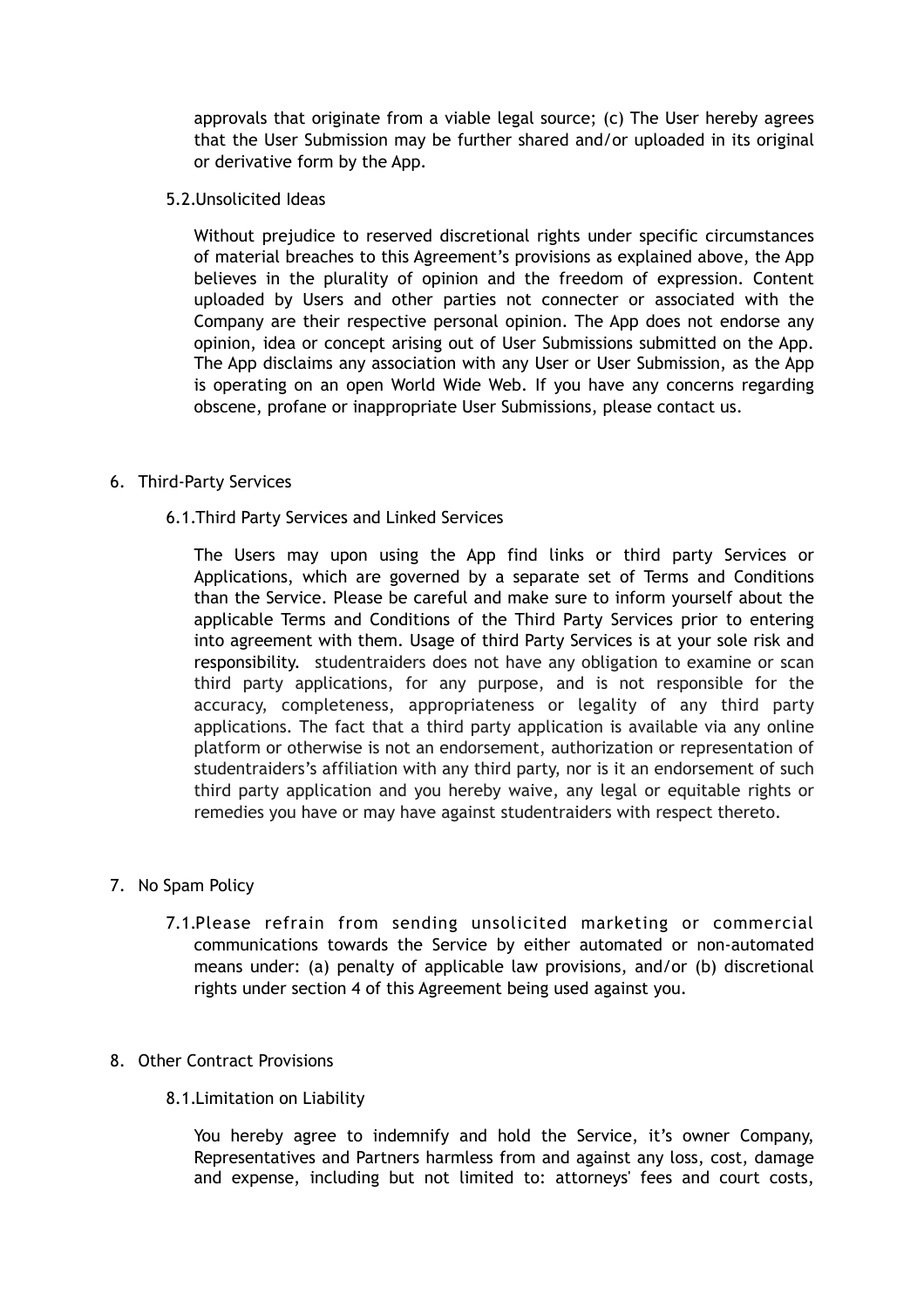arising directly or indirectly from Your use of the App, software or services and/ or Your breach of any representation, warranty or restriction contained in this agreement. You expressly agree that you shall withhold of class action suits against the Service, and that all (if any) proceedings against the Service occur, such shall be handled on an individual basis, based on rules established and agreed to in these Terms of Service. If any lawsuits are to occur, you agree that your action will not supersede the amount of 100 United States Dollars, or the expenses made whilst using this Service, whichever is greater. The Service does not accept any class action or joint lawsuit against the Service on any grounds. The User hereby understands and agrees that the Service shall handle all grievances, disputes, controversies or possible litigation individually, on a caseby-case basis. If the parties undergo Alternative Dispute Resolution or standard Litigation proceedings, the prevailing party shall have the right to be reimbursed of all litigation expenses, inclusive of all court costs and reasonable attorney's fees from the non-prevailing party. Except for those rights expressly granted within these Terms of Service, no other rights are granted to Users. All copying, usage, distribution or further use of copyrights or other intellectual property rights on behalf of the Service are subject to previous consent. Usage of these materials, symbols, logos and slogans must be with a previous written notice by the holder of such rights. Any sold, branded or re-sold products on our App might contain symbols proprietary to their manufacturer.

## 8.2.Indemnification

You hereby agree to indemnify and hold harmless the Company and the Company's associates of any and all: claims, damages, obligations, losses (whether direct, indirect or consequential), liabilities, costs or debt, and expenses (including but not limited to attorneys' fees) arising from: (I) your breach of any provision of this User Agreement; (ii) your breach of any third party right, including without limitation any copyright, trademark, trade secret or other property, or privacy right; (iii) your use of the Platform or the Service, or (iv) any claim that the Platform, Services or any Materials caused damage to you or a third party. This defense and indemnification obligation will survive termination, modification or expiration of this User Agreement and your use of the Service and App.

#### 8.3.Assignment

This Agreement may not be transferred or assigned towards another party without the Company's prior written consent. This Agreement shall be in effect to all potential heirs or successors of the person bound by this Agreement. This Agreement may be assigned by the Company towards another person in sole discretion, in which case the Company shall warrant for the sufficient fulfillment of contractual obligations by the Assignee.

#### 8.4.Governing Law

The parties hereby agree that the applicable and usable law on this Agreement is the law of the UK. This clause does not affect any rights under Consumer Protection regulations. If any provision of this agreement is rendered invalid by an operation of law or binding court decision, such provision shall be altered to be applicable as close to the original provision as possible under applicable law.